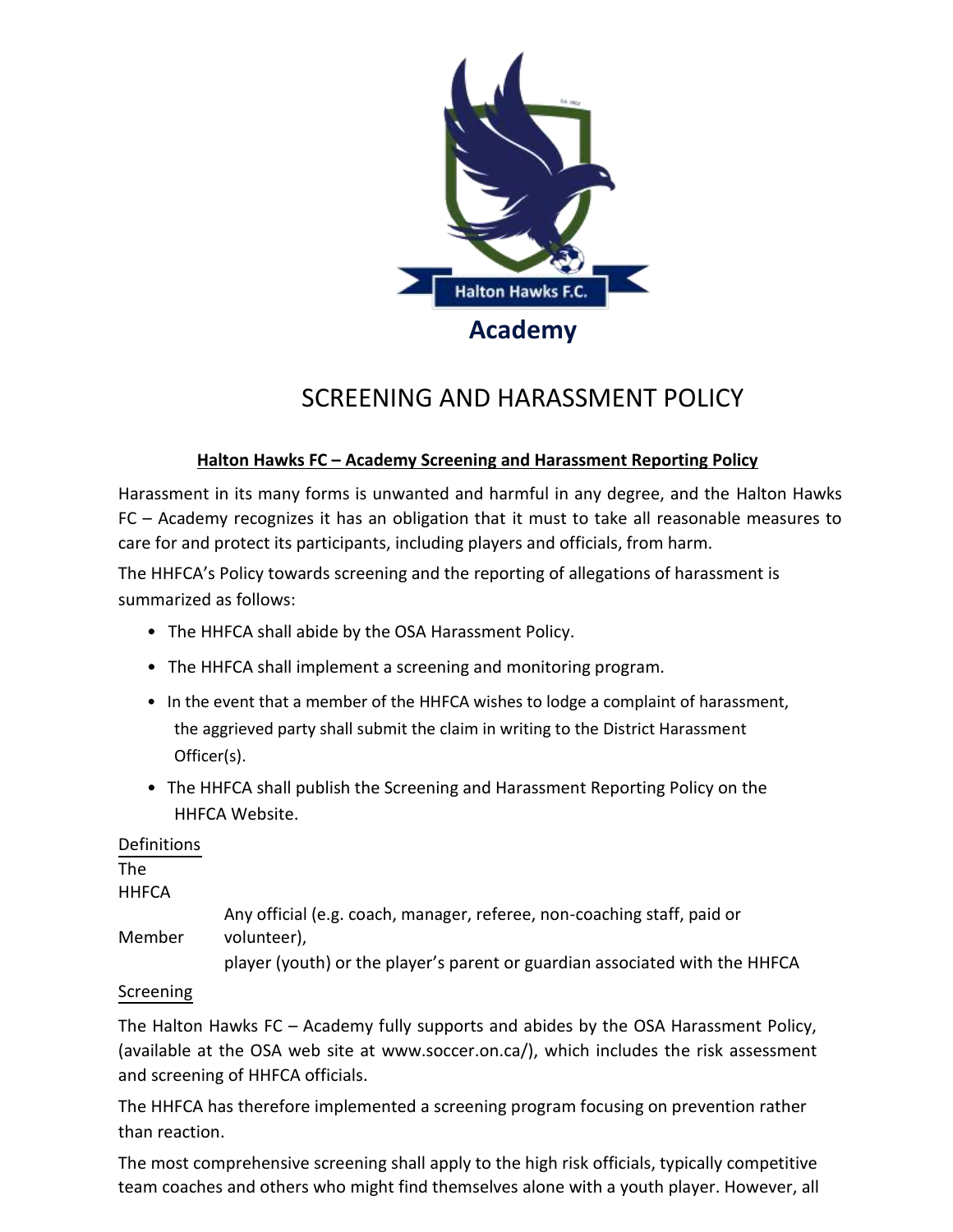team officials will ultimately be screened in some form, and screening will be in compliance with OSA policy.

The screening program, while necessary to protect the youth of the HHFCA, is also expected to deter perpetrators from becoming involved in the sport of soccer knowing that such a policy is now in place.

## Boundary Limitations

The following Boundary Limitations are also mandated for coaches to provide the highest degree of prevention, with the primary objective being to avoid any youth being left alone with a coach. It should be emphasized that this also helps to protect a coach from any suggestion of misconduct. A coach or team official:

- Shall never be alone with a player;
- Shall not be responsible for transportation to/from practices/games/tournaments;
- Shall not be responsible for water or snacks;
- Shall be a role model while supervising players, or on a HHFCA's premises (i.e. there shall be no drugs, alcohol, smoking or abusive language at practices, games or tournaments);
- Shall ADHERE to OSA and HHFCA policies and Code of Conduct;
- Shall demonstrate the ability to set and maintain standards for players (i.e. respect, self-discipline, fair play, sportsmanship).

Parents must not assume that coaching staff and coaches will provide transportation for any player to or from practices, or games etc. Teams shall where necessary arrange group pickups, but transportation remains a parent's or guardian's responsibility.

No one subjected to screening should feel that their integrity is being questioned since the policy is to screen all staff who may find themselves in high risk situations before they are appointed.

Issues arising from a breach of boundary limitations will be referred to the HHFCA Discipline Chair for appropriate action to be taken.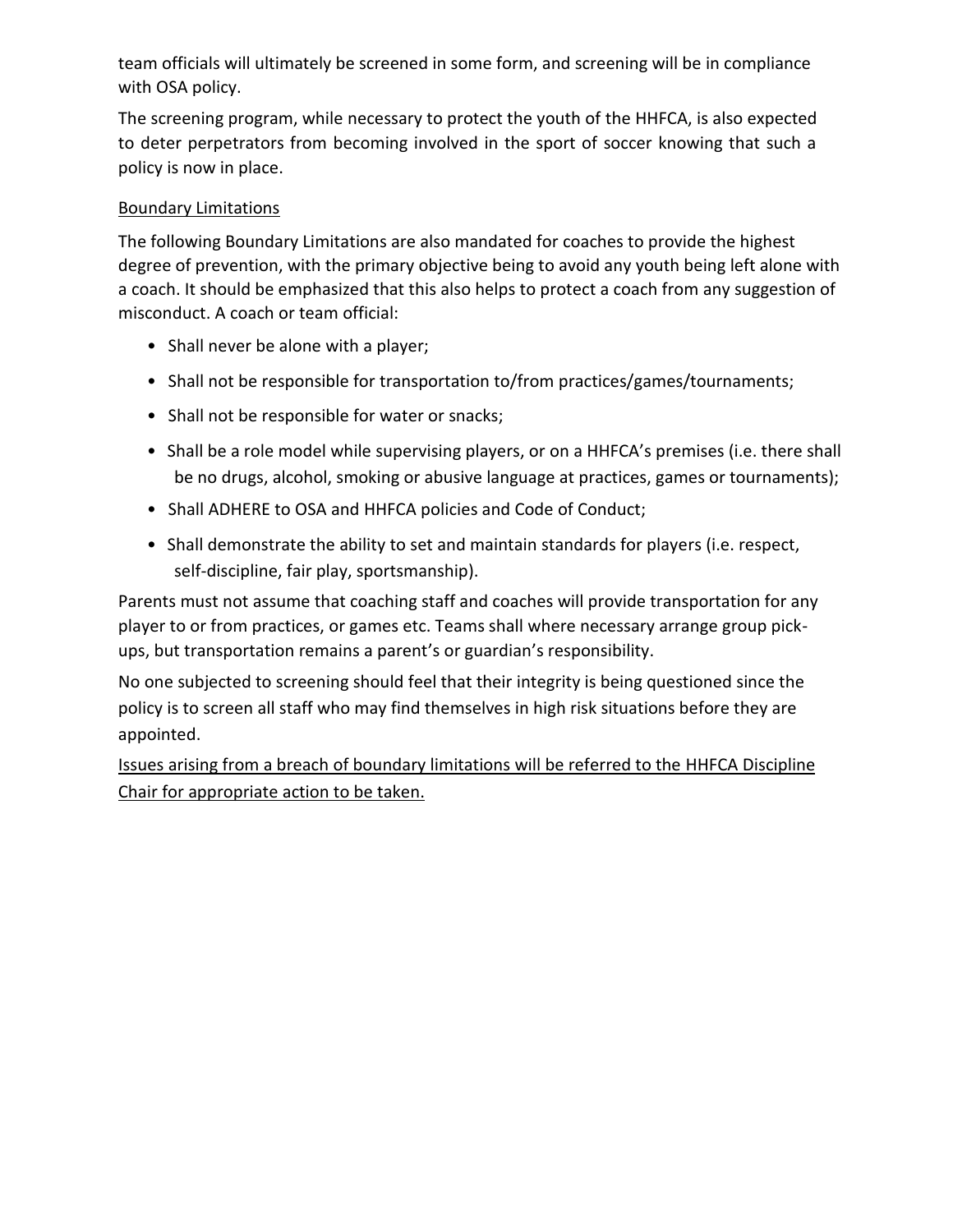### Risk Assessment

The need to screen an applicant is dictated by the nature of the position and its inherent level of risk. When determining risk several factors are considered such as the participant, the environment, the nature of the activity, the level of supervision and the nature of the relationship. There are three categories of risk; high, medium and low, with varying screening measures applied according to the degree of risk and as outlined below.

| <b>High Risk</b>                                       | <b>Medium Risk</b>                                        | <b>Low Risk</b>                                 |
|--------------------------------------------------------|-----------------------------------------------------------|-------------------------------------------------|
| - Application Form (with<br>references)                | - Application Form<br>(references are optional)           | - Application Form<br>(references are optional) |
| - Interview by selection                               | - References check (optional)                             | - References check (optional)                   |
| committee                                              | - Police records check                                    | <b>Examples:</b>                                |
| - References check<br>- Police records check           | <b>Examples</b>                                           | - House league coaches for<br>U2-U12 teams      |
| - Evaluation by HHFCA                                  | - Competitive team managers<br>- House league coaches for | - League conveners                              |
| <b>Examples</b>                                        | $U13+$ teams                                              | - HHFCA officials                               |
| - Technical Director and<br><b>HHFCA Head Coaches</b>  |                                                           |                                                 |
| - Competitive head<br>coaches and<br>assistant coaches |                                                           |                                                 |

#### **Applicants**

Applications for HHFCA positions shall be submitted annually except where mandated otherwise in the HHFCA constitution.

Police checks shall be conducted every 3 years, with the cost borne by the HHFCA. The police checks will include criminal investigations checks and the vulnerable sector check (check and disclosure for sexual offences for which a pardon has been granted).

"Unsatisfactory" police checks that reveal a record of violent conduct or convictions of a sexual nature shall cause the application to be rejected. Other convictions shall be reviewed and the application accepted or rejected at the discretion of the screening committee. Likewise, "unsatisfactory" reference checks may cause the application to be rejected.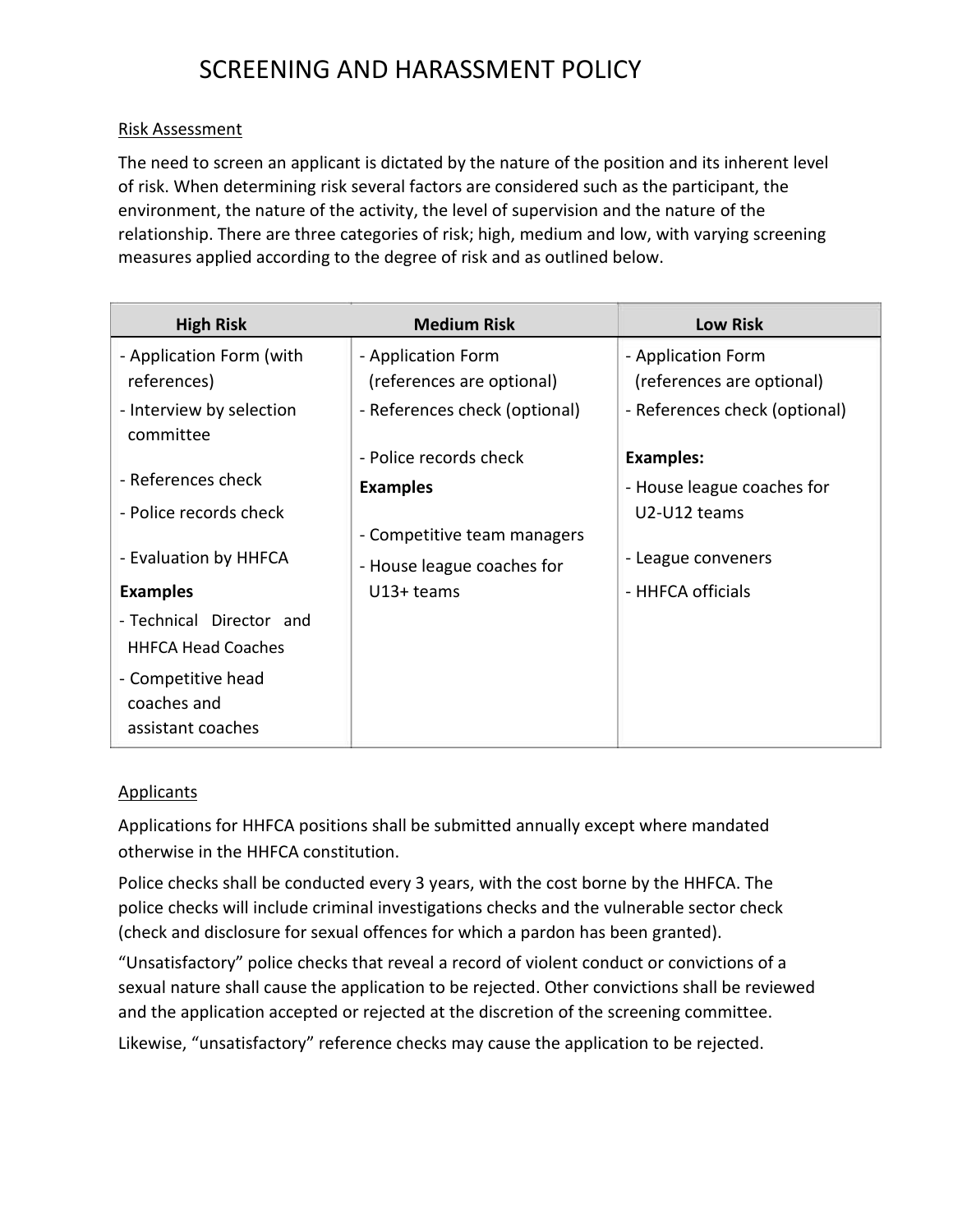#### Screening Program

The HHFCA executive shall appoint a Selection Committee on an annual basis, responsible for the appointment and screening of the team officials. The screening shall follow the OSA Screening Handbook available at the OSA web site.

Reference and police checks will only be conducted when an applicant is first accepted to a high or medium risk position.

The following diagram describes the HHFCA's Screening organization and communication and reporting lines for both screening, and for the reporting of any case of harassment.

The screening selection committee will consist of at least three persons including one non-executive member with Human Resources experience. The HHFCA Screening and Harassment Officer will be identified on the website each year together with his/her contact info.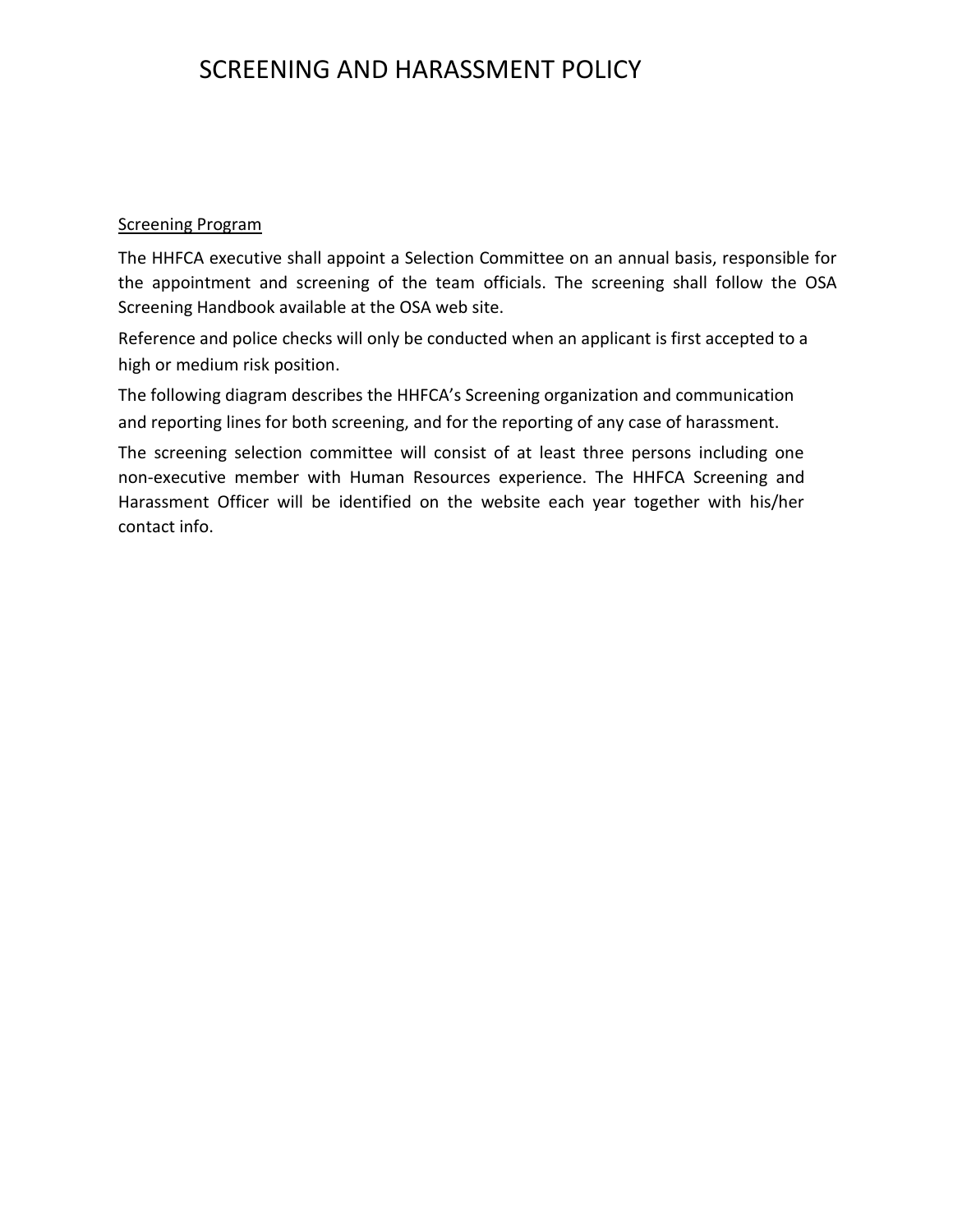